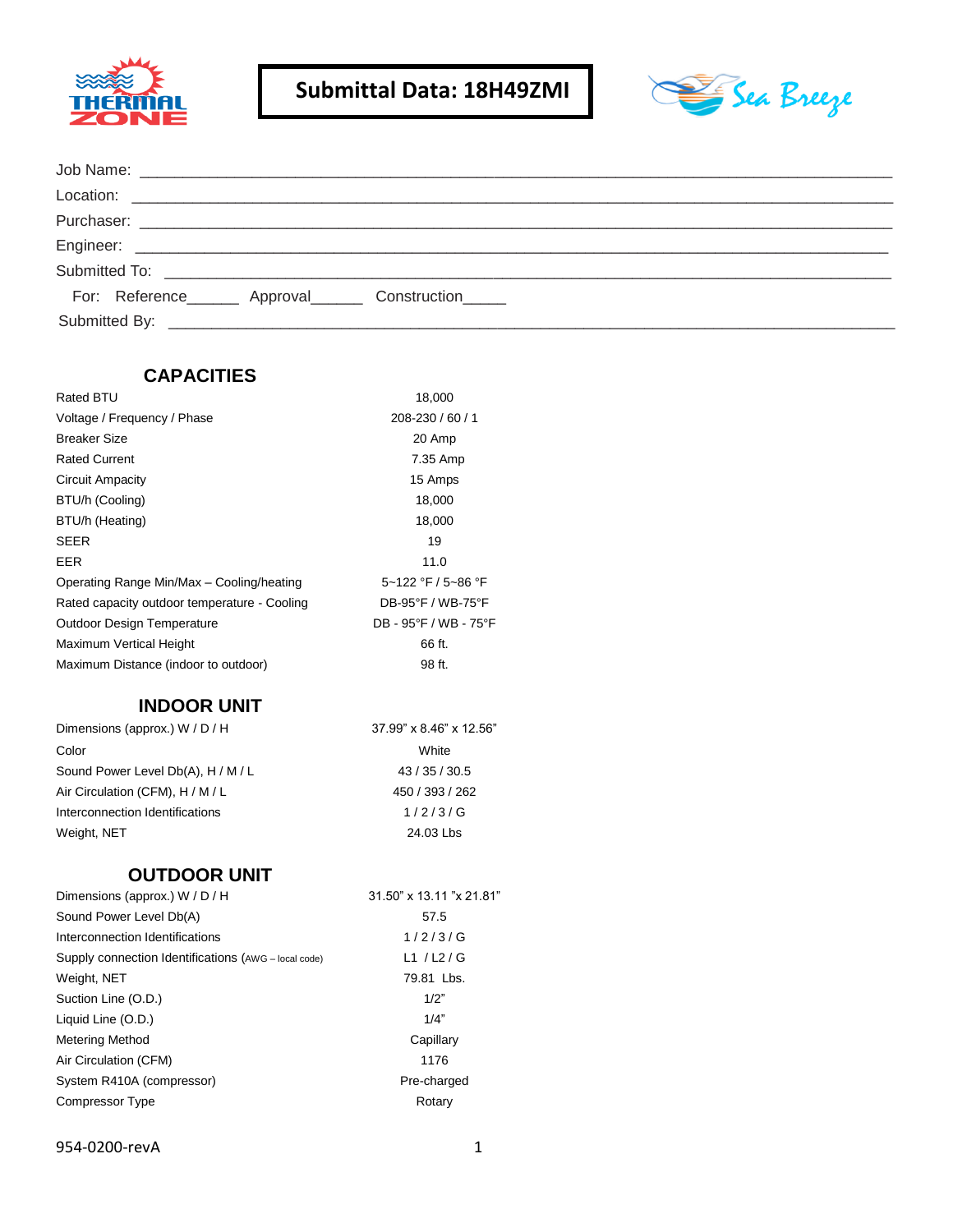|                | <b>MODEL NUMBER</b> | <b>PRODUCT CODE</b> |
|----------------|---------------------|---------------------|
| System         |                     |                     |
| INDOOR         | 18H49ZIMI           | 244-1504-E          |
| <b>OUTDOOR</b> | 18H49ZOMI           | 244-1504-C          |

Specifications are based on the above Model Numbers as a set.

AHRI Registration Number: 202576828 (Sea Breeze) / 202576829 (Thermal Zone)

Includes cable, wall sleeve, drain tubing, wrapping tape and sealing putty

#### **Standard Features:**

- \* 5 Year Compressor Warranty \* Timer (On / Off)
- \* One Year Parts Warranty \* Follow Me
- \* R-410A Refrigerant \* Freeze Protection
- \* Modes: Auto, Cool, Dry, Heat, and Fan (w/Turbo) \* Auto Restart
- \* Auto Louver (Up / Down) \* Illuminated Display

**Installation Information:** Supply Power wire: Per Local Codes

- \* Particulate Filter \* Sleep Mode
- \* Built-In Low Ambient Control (range to 5°F) \* Auto Changeover

Interconnect cable: 14/4C, min (w/ground) stranded Installation kit: CTK141225 (25 ft) or CTK141250 (50 ft) Includes copper tubing with ½' insulation

Condensate pump: Blue Diamond Maxi, or Blue Diamond Mega

NOTE: A surge arrester (Suppresser) is recommended.

Accessory kit: AK25 (25 ft) or AK50 (50 ft)

Outdoor wall mounting bracket: BR440L

\* Wireless Remote \* \* Auto Defrost

- 
- 
- 
- 
- 
- 
- 
- 

# WARRANTY:

International Refrigeration Products warrants the accompanying split air conditioner or heat pump system to be free of defects in material and workmanship for the applications specified in the operation manual and installation manual for a period of one (1) year on parts and five (5) years on compressor, valid from the date of original retail purchase in the United States or Canada. Labor or shipping is not covered under this warranty.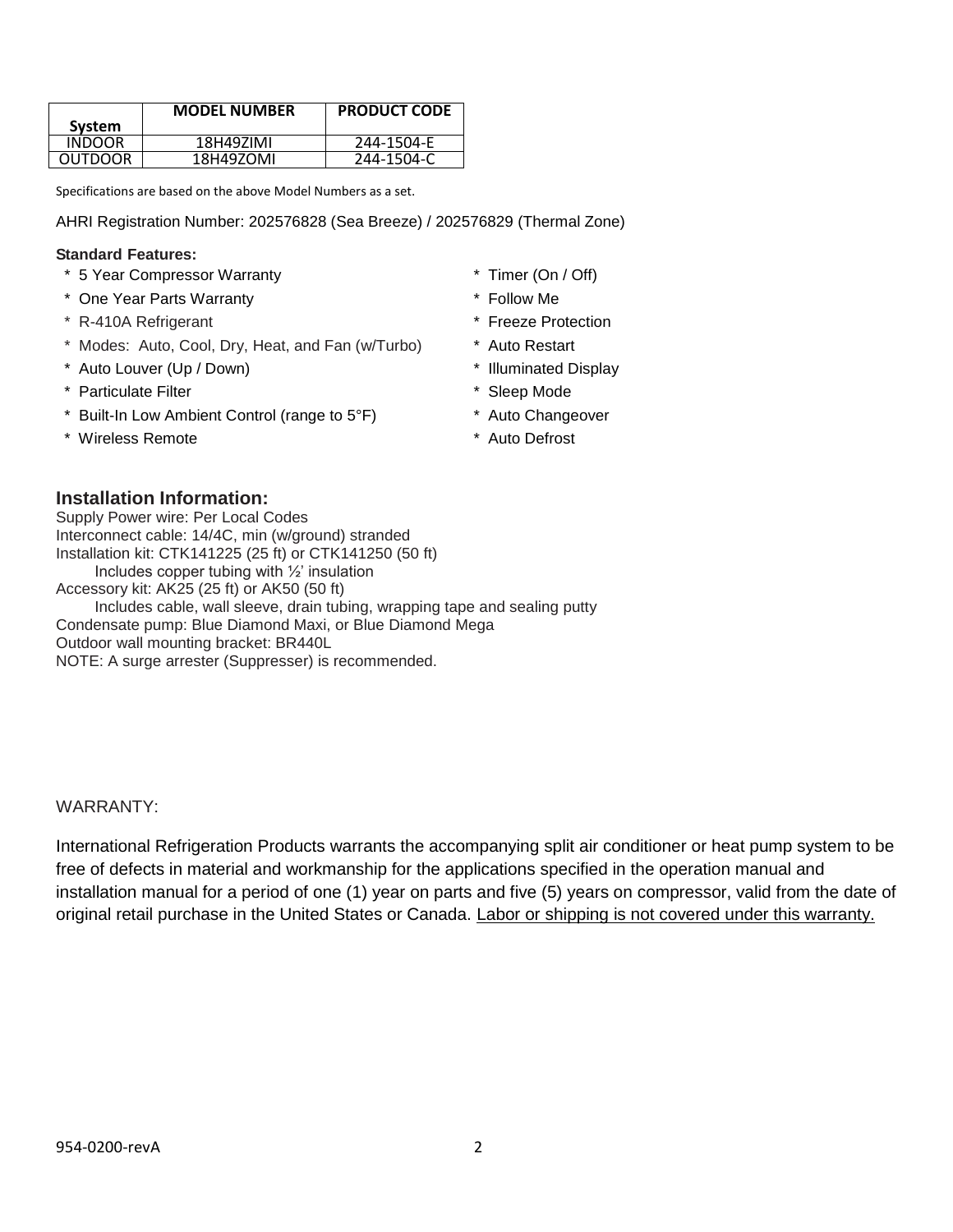



# **OUTLINE AND DIMENSIONS INDOOR MOUNTING BRACKET DIMENSIONS**